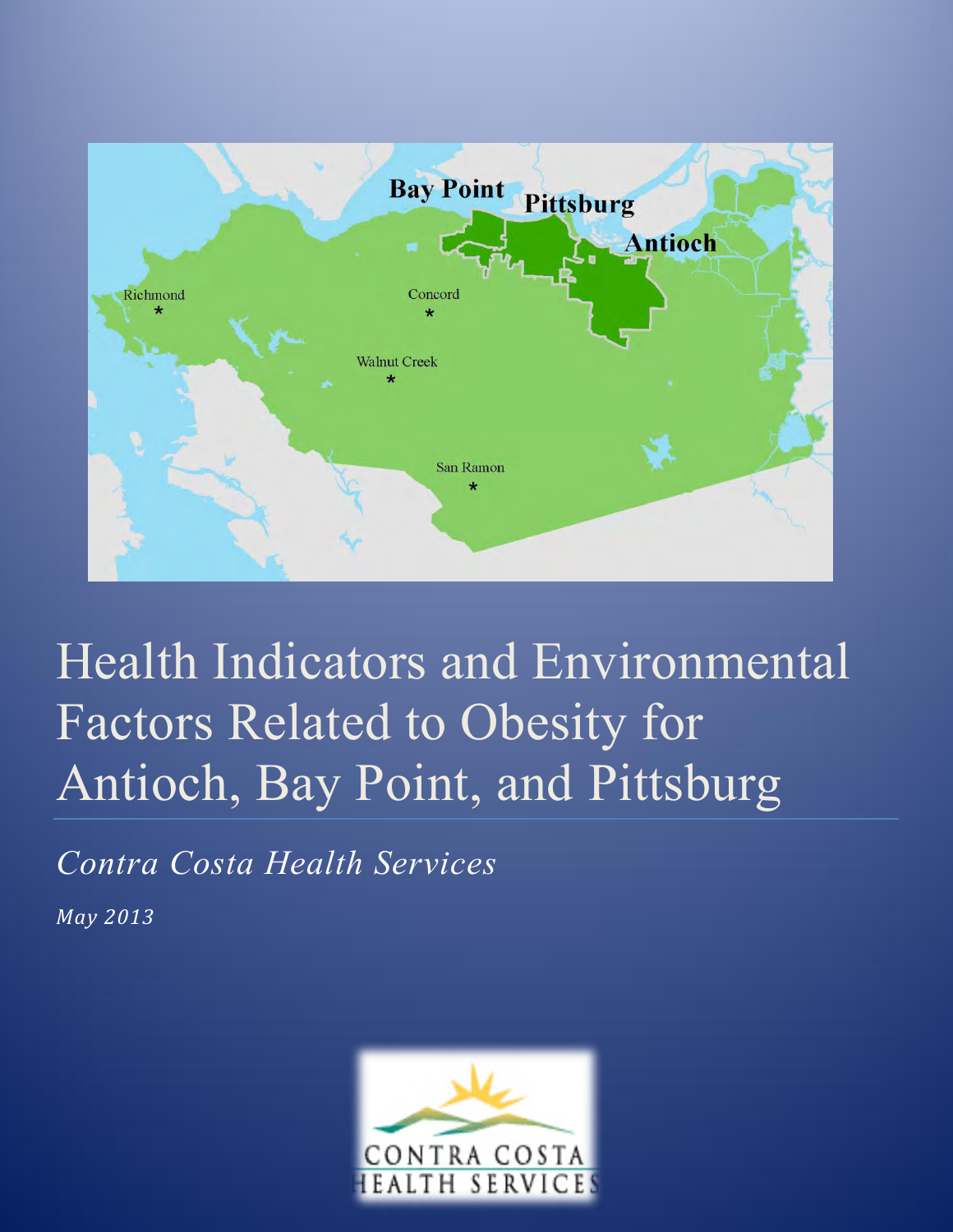# **Acknowledgements**

### **Authors**

Tracey Rattray, MSW, MPH

Abigail Kroch, PhD, MPH

Miranda Ritterman-Weintraub, PhD, MPH

Tanya Rovira-Osterwalder, MS

Denise Milosevich, MPH

#### **Contra Costa Health Services**

Wendel Brunner, MD, PhD

#### **Healthy East County Steering Committee**

Alejandra Plascencia, *First 5 Contra Costa* Charlotte Dickson, *California Center for Public Health Advocacy*  Christy Kaplan, *John Muir Health*  Coire Reilly, *Contra Costa Health Services*  Diana Camacho, *John Muir Health*  Ed Diokno, *Supervisor Federal Glover's Office* Elaine Prendergast, *Center for Human Development* Elysia Fong, *Pittsburg Unified School District* Estela Cerda, *Center for Human Development*  Jamie Birch, *Center for Human Development* Leandra Turner, *Center for Human Development* Marianne Balin, *Kaiser Permanente* Mary Jane Kiefer, *WIC* Mary Rocha, *Brighter Beginnings* Matthew Belasco, *Pittsburg Unified School District*  Michael Kent*, Contra Costa Health Services*

Molly Bergstrom, *Kaiser Permanente* 

Nuria Jovel, *Center for Human Development* 

Patricia Dalbey, *La Clinica de la Raza*

Rhea Laughlin, *First 5*

Teresa Flores, *Contra Costa Interfaith Community Supporting Organization*

Tonya Love, *Healthy and Active Before 5*

### **Key Informant Interviews**

*Interviewer -* Wendy-Jo Escamilla, *Contra Costa Health Services*

#### *Participants*

Carissa Patague, *Heights Elementary School*

Debbie Fabriquer, *Contra Costa & Solano County Food Bank*

Ed Diokno, *Supervisor Federal Glover's Office*

Itika Greene, *African American Health Collaborative*

Kibibi Columbus, *Resident* 

Kitty Lenhart*, Contra Costa Childcare Council*

Mary Rocha, *Brighter Beginnings*

Matthew Belasco, *Pittsburg Unified School District*

Maureen Toms, *Department of Conservation & Development*

Rebecca Jacobo, *Resident*

Shannon Ladner-Beasley, *CCHS and Resident*

Teresa Flores, *CCISCO*

**This report was partially funded by:** 

#### **Kaiser Permanente.**

The *2013 Health Indicators and Environmental Factors Related to Obesity for Antioch, Bay Point and Pittsburg Report* is available on Contra Costa Health Services website at [www.cchealth.org/prevention/](http://www.cchealth.org/prevention/) For more information, contact the Community Wellness and Prevention Program at 925-313-6808 or [dmilosev@hsd.cccounty.ca.us](mailto:dmilosev@hsd.cccounty.ca.us) (Rev.6.11.13)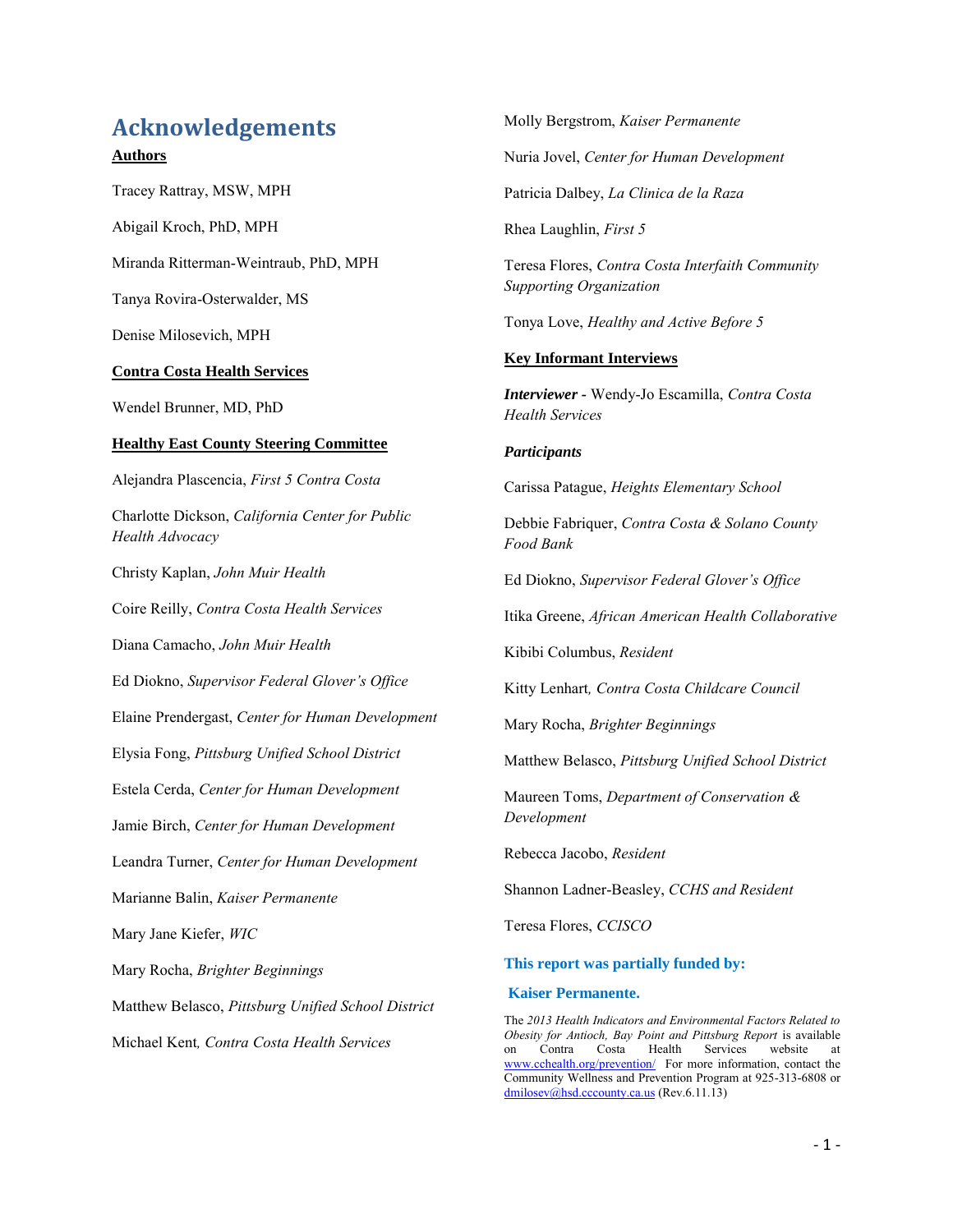# **Executive Summary**

# **Introduction**

This report, a joint effort among Contra Costa Health Services, Kaiser Permanente, other health providers, and community organizations has several purposes: as a planning tool for a Healthy and Livable East County Initiative, a data source for planning health promotion projects throughout Antioch, Bay Point, and Pittsburg, and a call to action for a broad-based movement to reduce health disparities in East Contra Costa.

Data is reported by census tract, city, and school district, and include maps and tables for easy access to key information on a wide range of health indicators and environmental conditions related to obesity in these three East County communities.

# **Comparisons of Population Growth, Rates of Poverty, Chronic Diseases, and Obesity in East, Central, and West Contra Costa County**

To better understand the health status of East County residents in the context of the rest of the county, we compare the rates of population growth, poverty, chronic diseases, and childhood obesity between communities in East County (Antioch, Bay Point and Pittsburg), Central County (Concord), and West County (Richmond) - and to the county as a whole.

The data presented here provides a compelling case to expand chronic disease prevention programs in East County where population rates are climbing at a faster rate than the rest of Contra Costa, and where rates of poverty, deaths from chronic diseases, and childhood overweight/obesity are similar to, or in some cases higher than the communities in Central and West County that we studied, and than the county as a whole.

Despite this, far fewer local safety net assets, or key social services, are available per person living at or below the federal poverty level in East County than in West County. The Federal Reserve Bank reports in its 2012 publication, *Building a Robust Anti-Poverty Network in the Bay Area,* that for every \$8 in social services available to a low-income person in West County, a low-income person in East County has access to \$1 of the same services. There are limitations to this measure as it does not include services provided directly by government agencies or by organizations in outlying jurisdictions.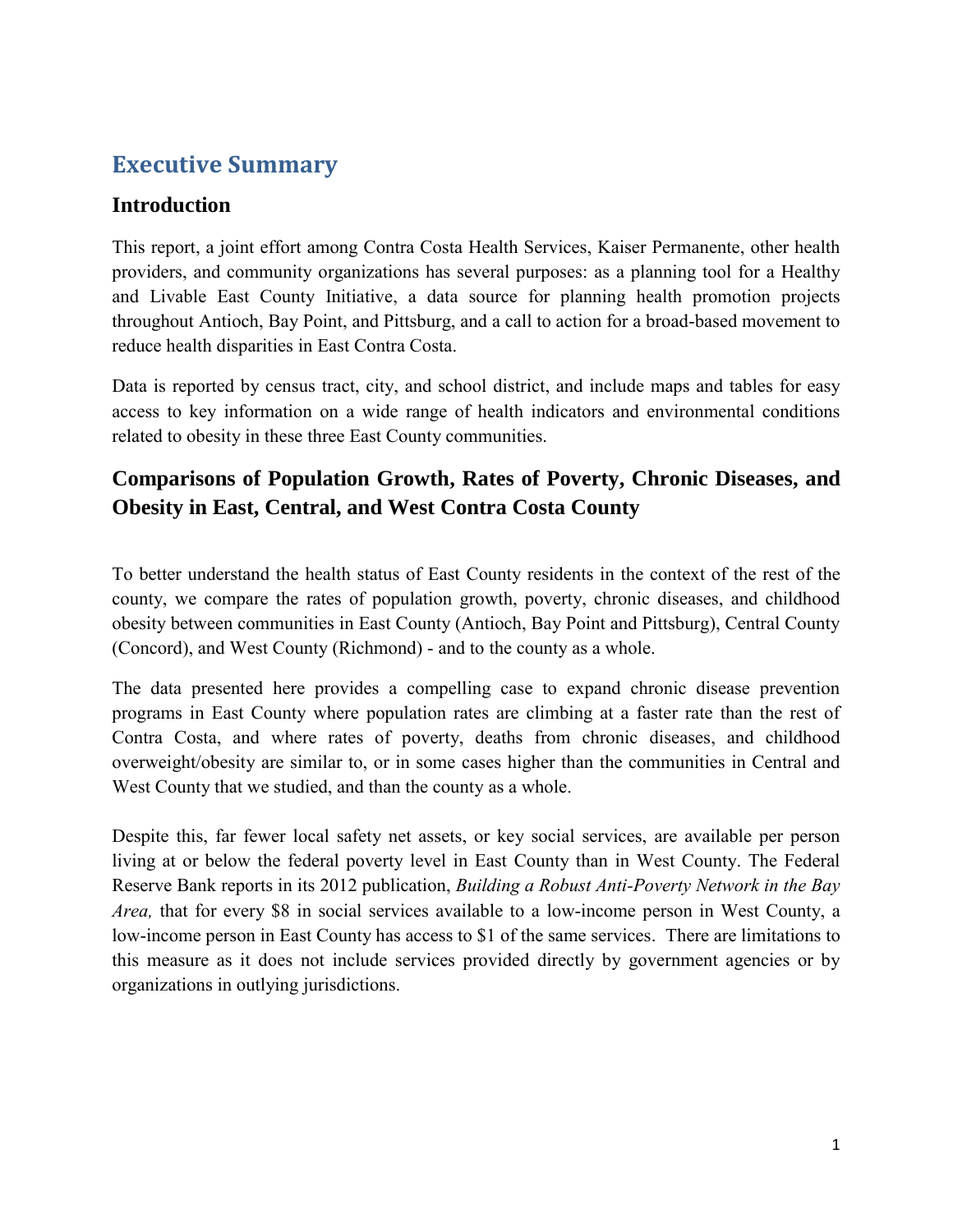# **Population Growth**

|                                   | 1990    | 2010      | Percent |
|-----------------------------------|---------|-----------|---------|
|                                   |         |           | Change  |
| Antioch                           | 62,195  | 102,745   | 65%     |
| Bay Point (Formerly W. Pittsburg) | 17,453  | 24,340    | 39%     |
| Pittsburg                         | 47,564  | 63,510    | 34%     |
| Concord                           | 111,348 | 122,067   | 10%     |
| Richmond                          | 87,425  | 103,701   | 19%     |
| Contra Costa County               | 803,732 | 1,052,827 | 31%     |

U.S. Census Bureau, 1990 and 2010 Decennial Census

### **Poverty Level**

|            | Poverty Rate 2010<br>(Percent of population at 100% Federal Poverty Rate) |
|------------|---------------------------------------------------------------------------|
| Antioch    | 12.1%                                                                     |
| Bay Point* | 31.9%                                                                     |
| Pittsburg  | 16.3%                                                                     |
| Concord    | 9.5%                                                                      |
| Richmond   | 18.3%                                                                     |

U. S. Census Bureau, 2010,\* 2009-2011 American Community Survey

# **Chronic Diseases Mortality Rates**

|              | Cancer      | Heart    | Stroke    | <b>Diabetes</b> |
|--------------|-------------|----------|-----------|-----------------|
|              | (all types) | Disease  |           |                 |
| Antioch      | $200.8*$    | $211.1*$ | 56.1      | $35.1*$         |
| Bay Point    | 130.2       | 121.7    | <b>NA</b> | NA              |
| Pittsburg    | 180.0       | $181.5*$ | $71.9*$   | $37.0*$         |
| Concord      | 172.4       | 153.8    | 51.9      | 22.2            |
| Richmond     | 177.7       | $210.2*$ | $61.5*$   | $32.4*$         |
| Contra Costa | 162.0       | 147.5    | 46.7      | 18.9            |

\*Significantly higher rate than the county overall. Rates per 100,000 people. Rates of death attributed to chronic diseases in selected Contra Costa communities 2005-2007 (Contra Costa Community Indicators Report 2010).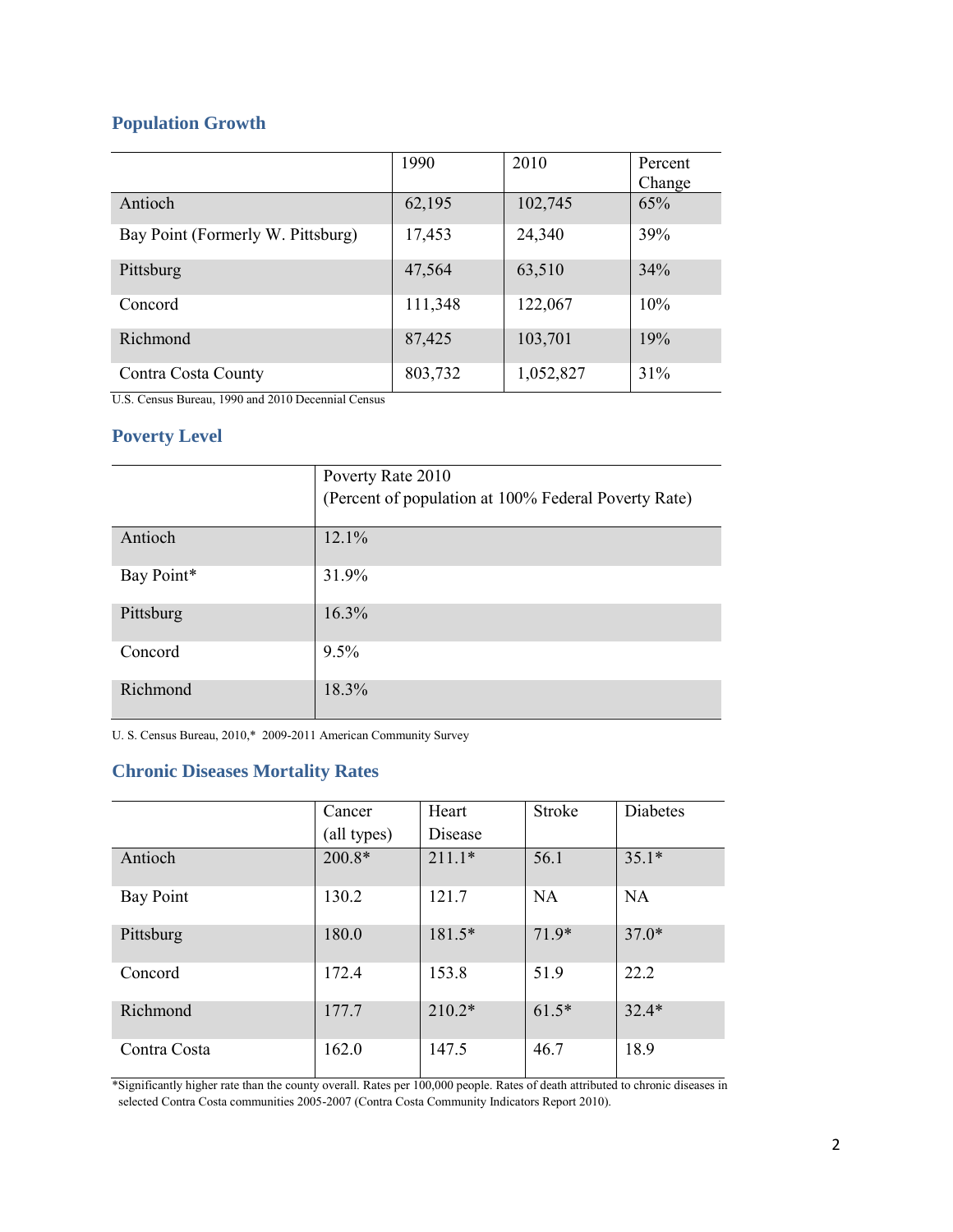### **Childhood Overweight/Obesity Rates**

|                                                               | Childhood Overweight/Obese Prevalence |  |
|---------------------------------------------------------------|---------------------------------------|--|
| Antioch Unified School District                               | 41.2%                                 |  |
| Mount Diablo Unified School District                          | 35.5%                                 |  |
| Pittsburg Unified School District                             | 43.7%                                 |  |
| West Contra Costa County<br>Unified<br><b>School District</b> | 43.6%                                 |  |

Rates of childhood overweight/obese are from the 2010 Fitnessgram data, by school district. The exam (a required public school student fitness assessment) is conducted annually with  $5^{th}$ ,  $7^{th}$ , and  $9<sup>th</sup>$  graders, with results reported to the California Department of Education. Both Concord and Bay Point are located in the Mt. Diablo Unified School District.

*Childhood obesity is definitely a problem in our community…I can see it with my own eyes being out in the community. I do see a shift in kinder and first graders, but kids in middle school and older you see a prevalence of obesity.*

 *~Pittsburg Key Informant*

# **Highlights from Analysis of Health Indicators and Environmental Factors Related to Obesity for Antioch, Bay Point, and Pittsburg**

# **Demographics**

The populations of Antioch, Pittsburg, and the unincorporated community of Bay Point have grown at a faster rate than the county overall. In 2010, Antioch had a total population of 102,745, followed by Pittsburg with 63,510 people, and Bay Point at 24,340. These communities have also experienced complex demographic shifts in the past twenty years in race and ethnicity, with a substantial decrease

*Personally, I like the diversity of the population. I like that you are almost forced to meet people of other races every day. That means all kinds of celebrations: different people, different cultures, and different food!*

*~Bay Point Key Informant*

in the non-Hispanic white population in Pittsburg, down by 51%, followed by Bay Point, down 43%, and Antioch, down 24%. The Black population grew most dramatically in Antioch, with a 698% increase, followed by Pittsburg, up 62%, and Bay Point, up 49%. All communities showed significant increases in Hispanic/Latino populations, with Antioch's increase at 328%, followed by Bay Point at 265%, and Pittsburg with an increase of 141%.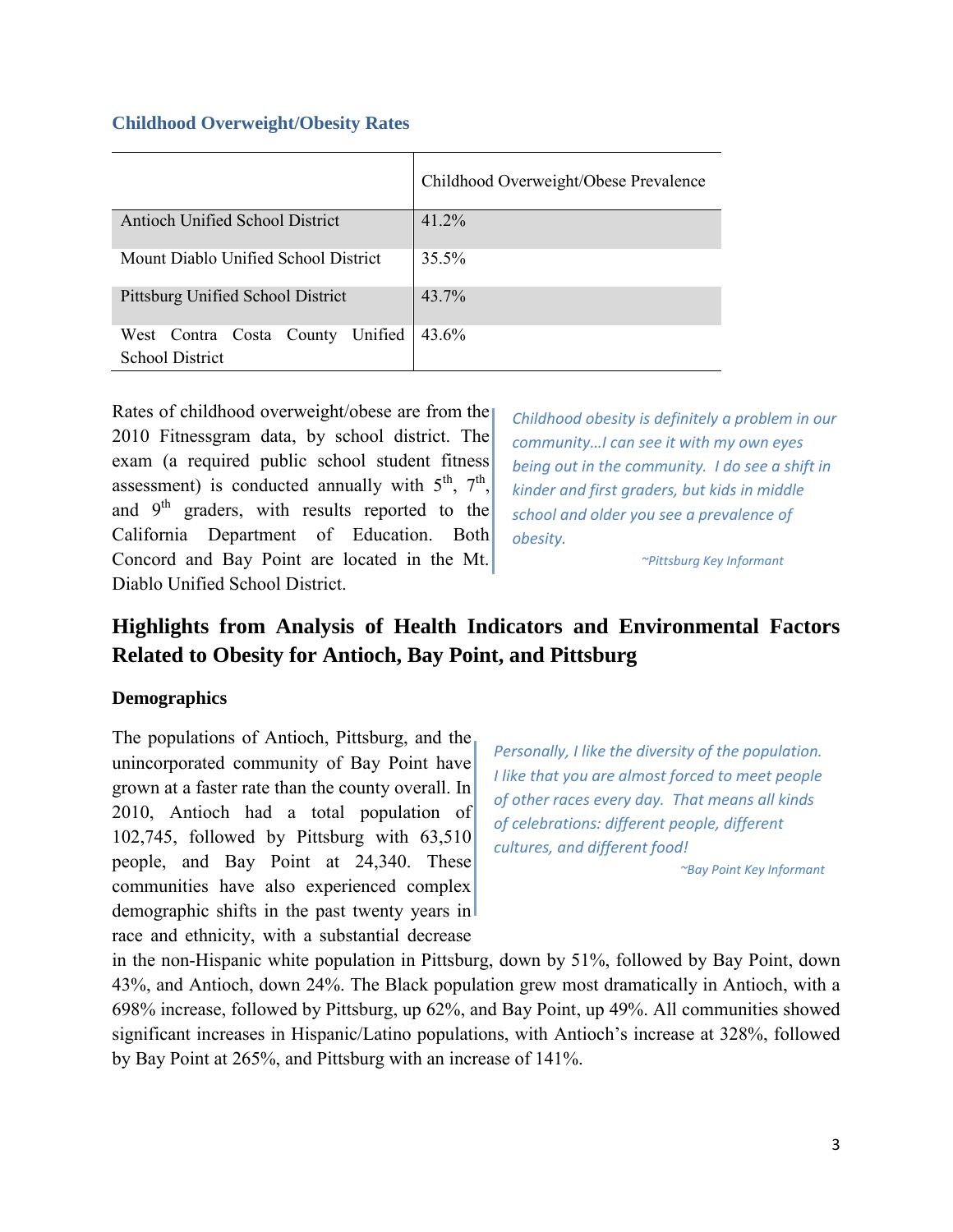# **Economic Security and Health Service Access**

Antioch, Pittsburg, and Bay Point all have census tracts with concentrated poverty, where 48% to 59% of residents live below 200% of the federal poverty level, or have an annual income of less than \$21,660 for an individual, or \$44,100 for a family of four. Employment rates in these communities are similar to the county overall, with an average 2012 unemployment rate of 25%. All three communities have a higher percentage of people with no health coverage than the county as a whole. In Bay Point, 20% of residents have no health insurance coverage, followed by Pittsburg at 19%, and Antioch at 16%. In the county as a whole, 12% of people don't have health insurance coverage.

# **Education and School Environment**

Antioch, Pittsburg, and Bay Point each have higher percentages of residents with less than a high school diploma than Contra Costa as a whole. Each community has a higher percentage of residents who have graduated from high school compared to the county overall; but they also have fewer residents with a Bachelor's degree or above, lowering their overall educational attainment.

# **Crime and Safety**

Violent crimes occur at a much higher rate in Antioch than in Contra Costa as a whole, and property crimes occur at a higher rate in Pittsburg and Antioch than in the county. The rate of reported violent crime (homicide, forcible rape, robbery and aggravated assault) in Antioch is 494.3 per 100,000 residents, followed by rates of 487.2 in Bay Point and 243.4 in Pittsburg.

*I do not want my kids to walk by themselves to school. Our community is getting crowded. There are people even in our community who are getting assaulted, you hear things that happen to kids, and I will not take that chance. ~Antioch Key Informant*

# **Food and Nutrition Environment**

The Retail Food Environment Index (RFEI), developed by the California Center for Public Health Advocacy, is a ratio of the relative abundance of retail food outlets offering unhealthy food options (fast food restaurants and convenience stores) to those providing healthier food (grocery stores, produce markets, farmers markets). Antioch has the highest RFEI with 7.4, followed by Pittsburg at 7.0, and Bay Point at 1.7. The RFEI is 5.4 in the county as a whole.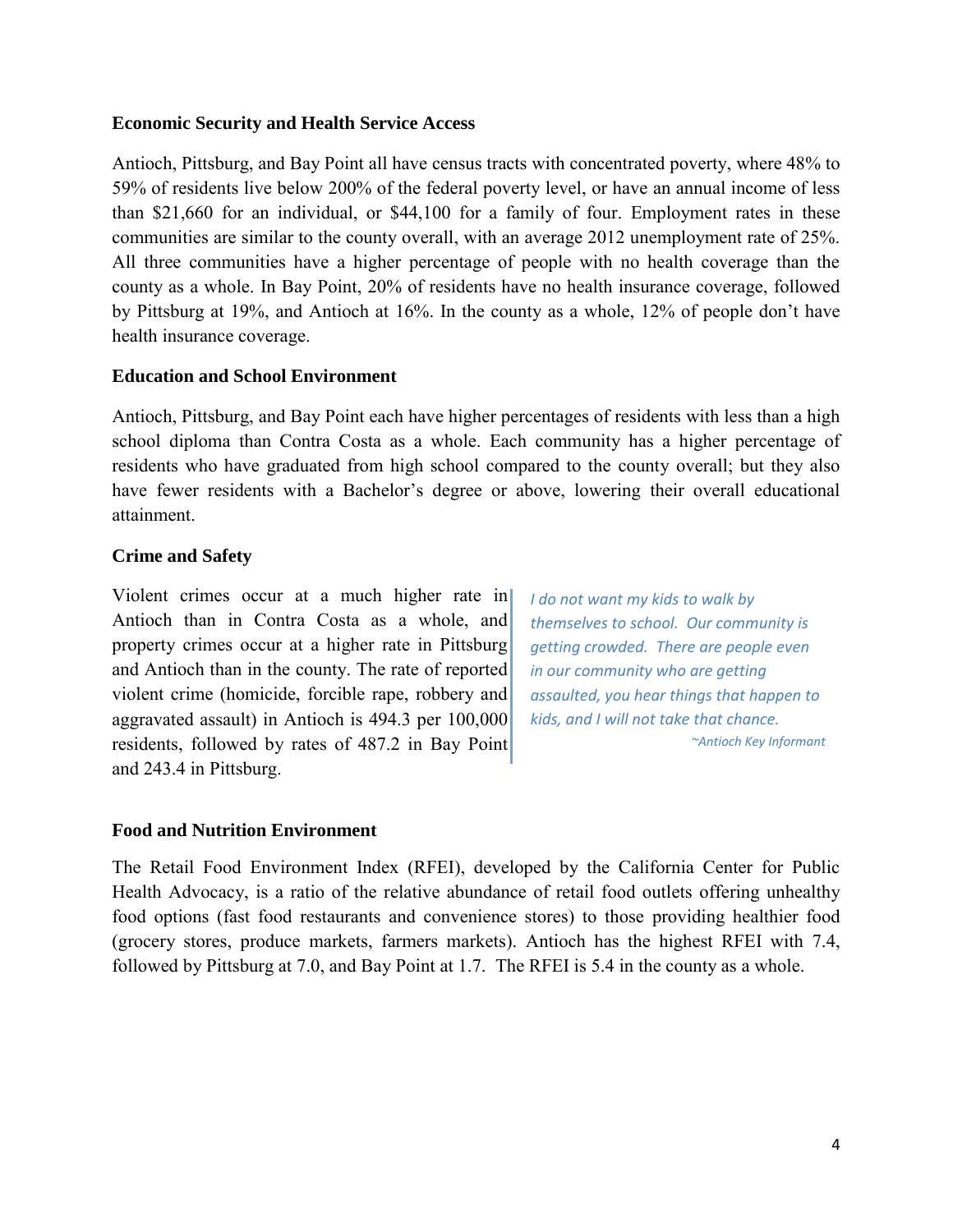### **Physical Activity and Built Environment**

Over half of the residents of these three communities live within a quarter mile of a park, with Antioch having the highest percentage at 72.8%, followed by Bay Point at 58.8%, and Pittsburg at 58.0%. According to Walkscore.com data, most public schools in all three regions are rated car-dependent or somewhat walkable. There are lower rates of bicycle and pedestrian injuries in

*They can improve the bike lanes out here. For example when I'm riding my bike, I wish there were more bike lanes. There are a few, but I would like to see that extended to Willow Pass Road; that is a very busy street and a very scary ride! ~Pittsburg Key Informant*

the three regions compared to the county overall. This may be due to lower rates of walking and biking. Most of the population resides within a half mile of a bus stop; a minority living within a half mile of a transit station.

# **Housing**

All three communities have more than fifty percent of residents paying more than 30% of their household income on housing, with some census tracts having as many as 75% of residents paying 30% or more of their income on housing. The most recently available foreclosure data (2007-2008), estimates that 10% of homes in some Antioch and Pittsburg neighborhoods are in foreclosure. The foreclosure crisis has likely attributed to housing instability.

### **Social Connectivity**

All three communities have a lower turnout of registered voters than the county as a whole. Antioch has the highest voter turnout with 52%, followed by Pittsburg at 47.7%, and Bay Point at 37.9%. Neighborhoods with the greatest proportion of linguistically isolated households appear to be concentrated in Bay Point and Pittsburg. In addition, these communities have high rates of resident mobility, with some census tracts where one-third of the population hasn't lived in the same home for one year.

# **Key Informant Interviews**

The Community Wellness & Prevention Program (CWPP) conducted key informant interviews with selected community members and representatives from various organizations in Antioch, Bay Point, and Pittsburg. Informants identified childhood obesity as a significant health issue in all three communities. Poverty, lack of access to affordable healthy food, poor walkability, the disproportionate availability of fresh produce compared to unhealthy options, and growing violence were identified as contributing to the rising rates of obesity.